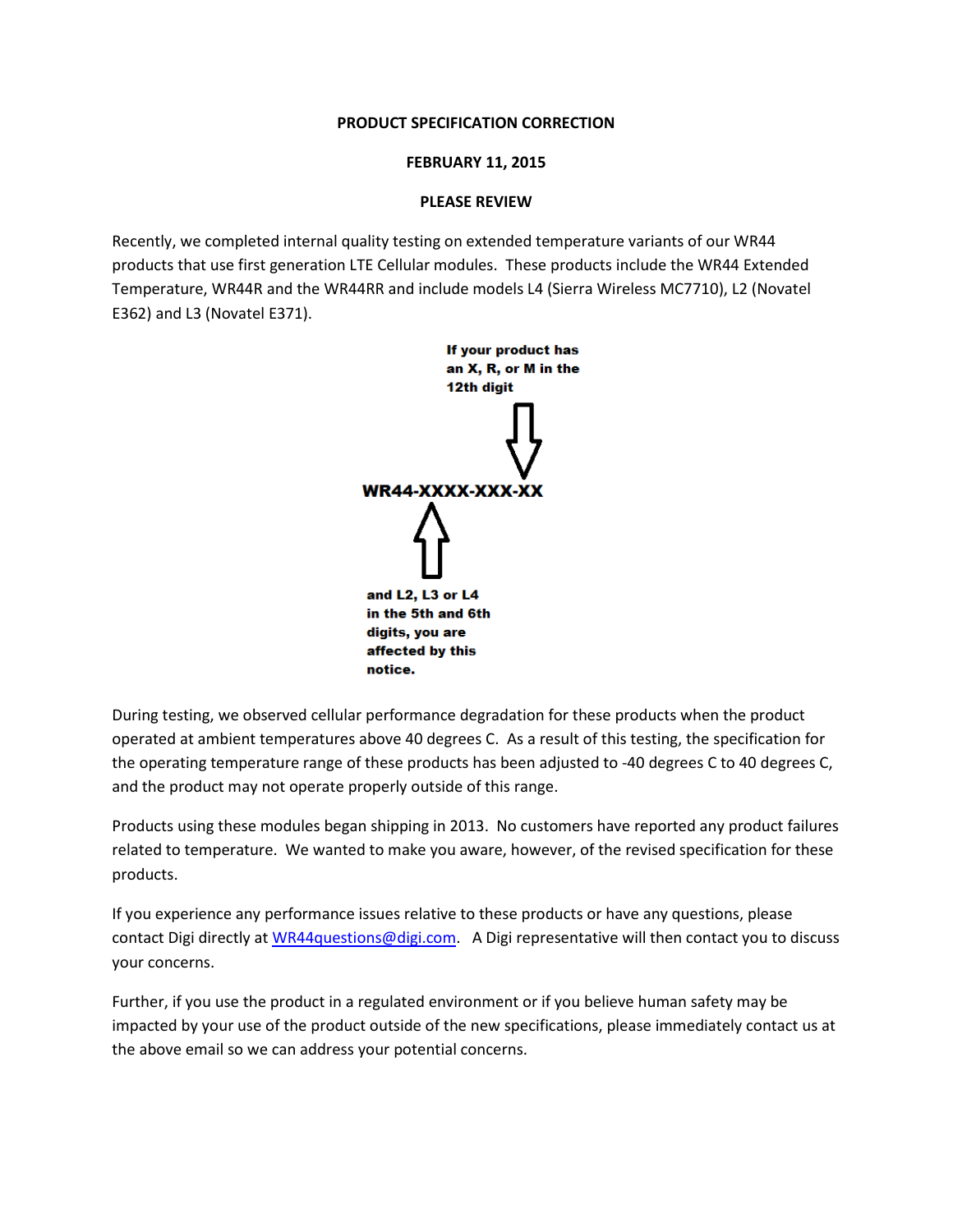# **PRODUCT SPECIFICATION CORRECTION**

# **FEBRUARY 11, 2015**

# **PLEASE REVIEW**

Recently, we completed internal quality testing on extended temperature variants of our WR44 products that use second generation LTE Cellular modules and/or 3G modules. These products include the WR44 Extended Temperature, WR44R and the WR44RR and include models L1 (Huawei ME909), L5 (Sierra MC7354), L6 (Telit LE910-NAG), U8 (Gobi 3000) and U9 (Telit HE910).



During testing we observed cellular performance degradation for these products when the product operated at ambient temperatures near the top of the prior specified temperature ranges. As a result of this testing the specification for the operating temperature range of these products has been adjusted as set forth below:

|                                        | <b>Prior Specification</b> |             | <b>New Specification</b> |             |
|----------------------------------------|----------------------------|-------------|--------------------------|-------------|
| <b>Product</b>                         | Low                        | <b>High</b> | Low                      | <b>High</b> |
| WR44 Extended Temperature without WiFi | $-40C*$                    | $+75C*$     | $-40C**$                 | $+60C**$    |
| WR44 Extended Temperature with WiFi    | $-20C*$                    | $+75C*$     | $-20C**$                 | $+60C**$    |
| WR44R without WiFi                     | $-40C*$                    | $+75C*$     | $-40C**$                 | $+60C**$    |
| WR44R with WiFi                        | $-20C*$                    | $+75C*$     | $-20C**$                 | $+60C**$    |
| WR44RR (All Variants)                  | $-40C*$                    | $+75C*$     | $-40C**$                 | $+70C**$    |
|                                        |                            |             |                          |             |

*\*Reduced cellular performance may occur below -20C and above +60C.*

*\*\*Reduced cellular performance may occur below -20C and above + 50C.*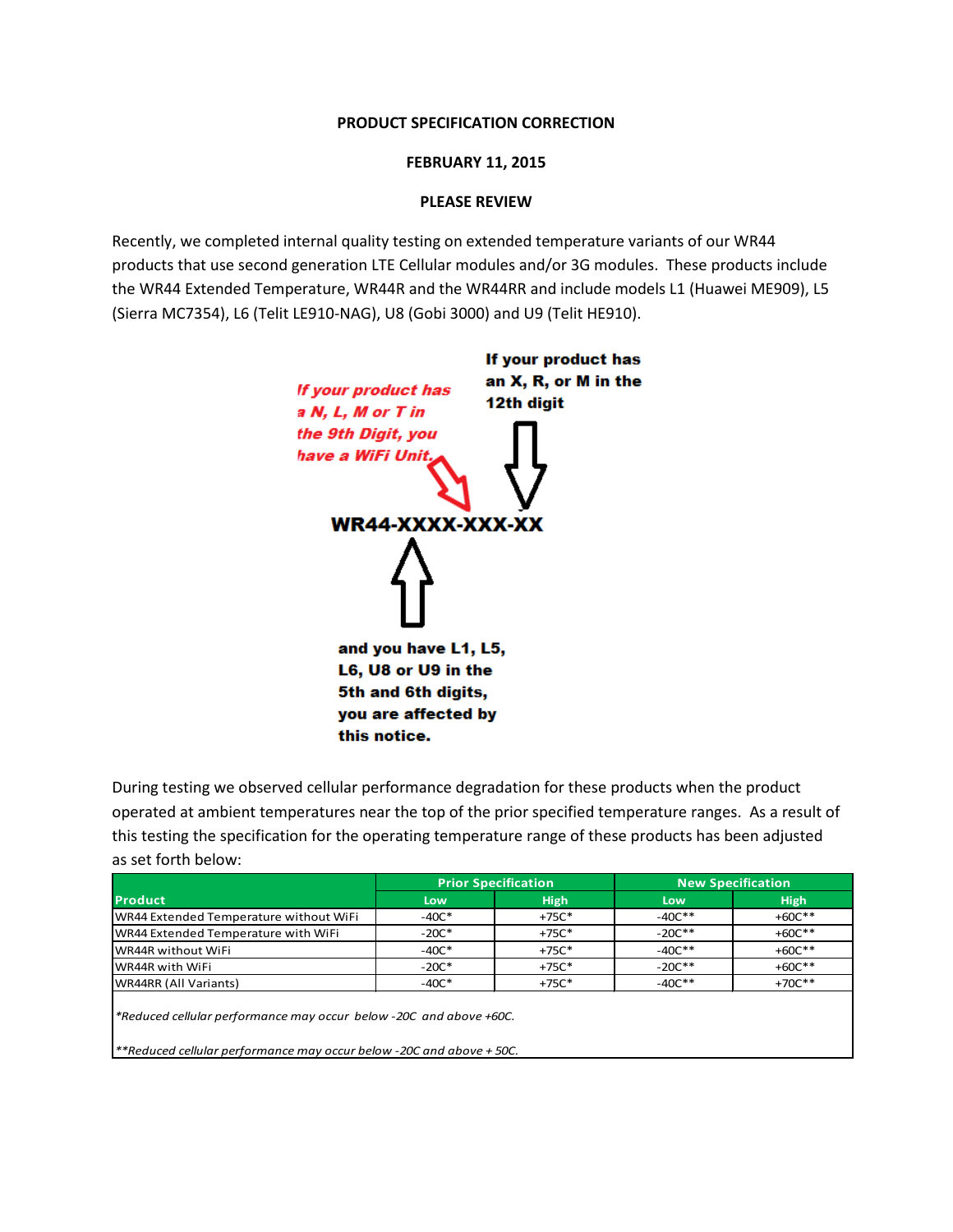Products using these modules began shipping in 2012 (3G) and 2014 (LTE). No customers have reported any product failures related to temperature. We wanted to make you aware, however, of the revised specification for these products.

If you experience any performance issues relative to these products or have any questions, please contact Digi directly at [WR44questions@digi.com.](mailto:WR44questions@digi.com) A Digi representative will then contact you to discuss your concerns.

Further, if you use the product in a regulated environment or if you believe human safety may be impacted by your use of the product outside of the new specifications, please immediately contact us at the above email so we can address your potential concerns.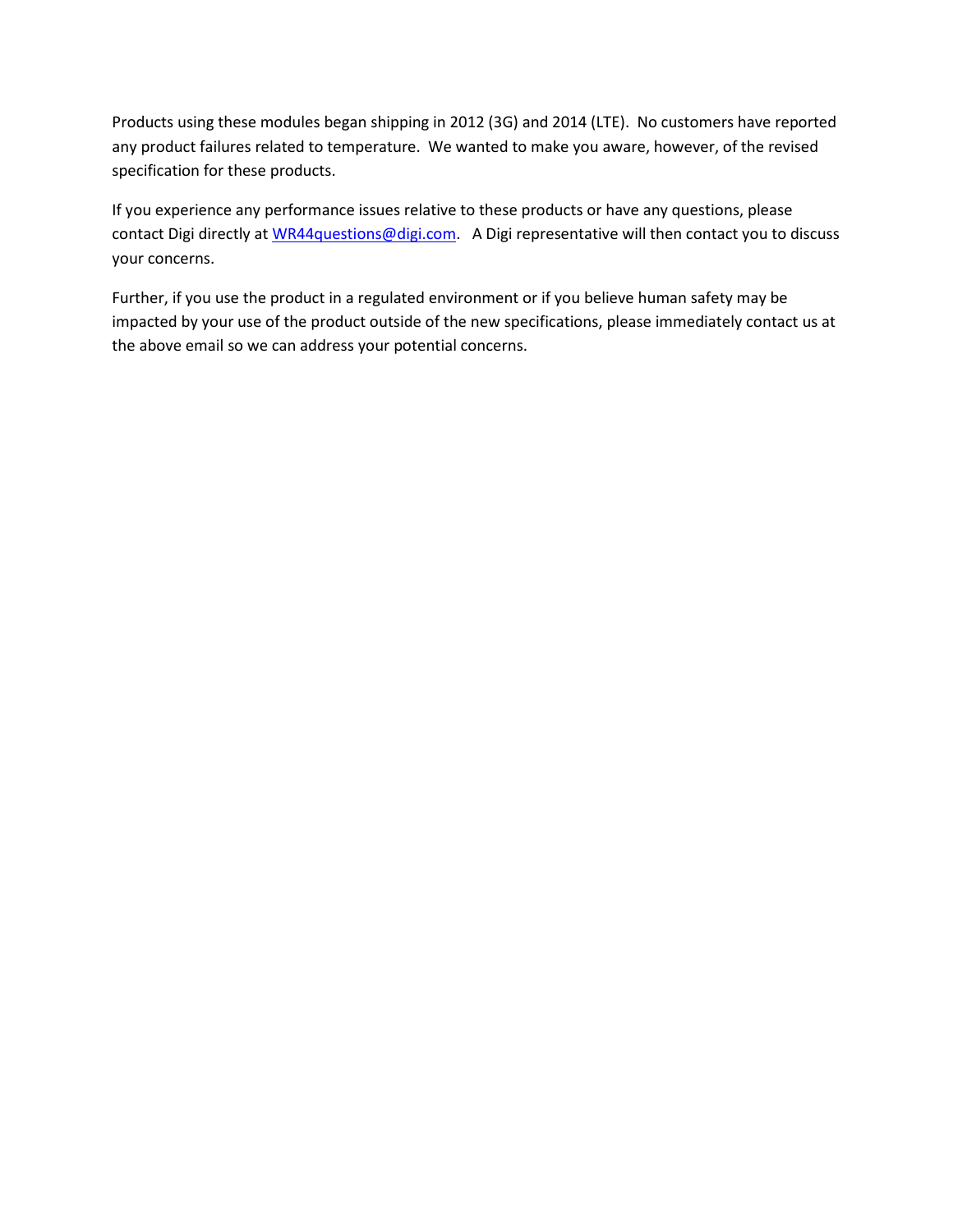# **PRODUCT SPECIFICATION CORRECTION**

## **FEBRUARY 11, 2015**

# **PLEASE REVIEW**

Recently, we completed internal quality testing on extended temperature variants of our WR44 products that use first or second generation LTE Cellular modules and/or 3G modules. These products include the WR44 Extended Temperature, WR44R and the WR44RR.



Models with first generation LTE Cellular modules include the L4 (Sierra Wireless MC7710), L2 (Novatel E362) and L3 (Novatel E371). During testing, we observed cellular performance degradation for these products when the product operated at ambient temperatures above 40 degrees C. As a result of this testing, the specification for the operating temperature range of these products has been adjusted to - 40 degrees C to 40 degrees C, and the product may not operate properly outside of this range.

Models with second Generation LTE Modules include the L1 (Huawei ME909), L5 (Sierra MC7354) and L6 (Telit LE910-NAG). Models with 3G Modules include the U8 (Gobi 3000) and U9 (Telit HE910). During testing we observed cellular performance degradation for these products when the product operated at ambient temperatures near the top of the prior specified temperature ranges. As a result of this testing the upper end specification for the operating temperature range of these products has been adjusted as set forth below: